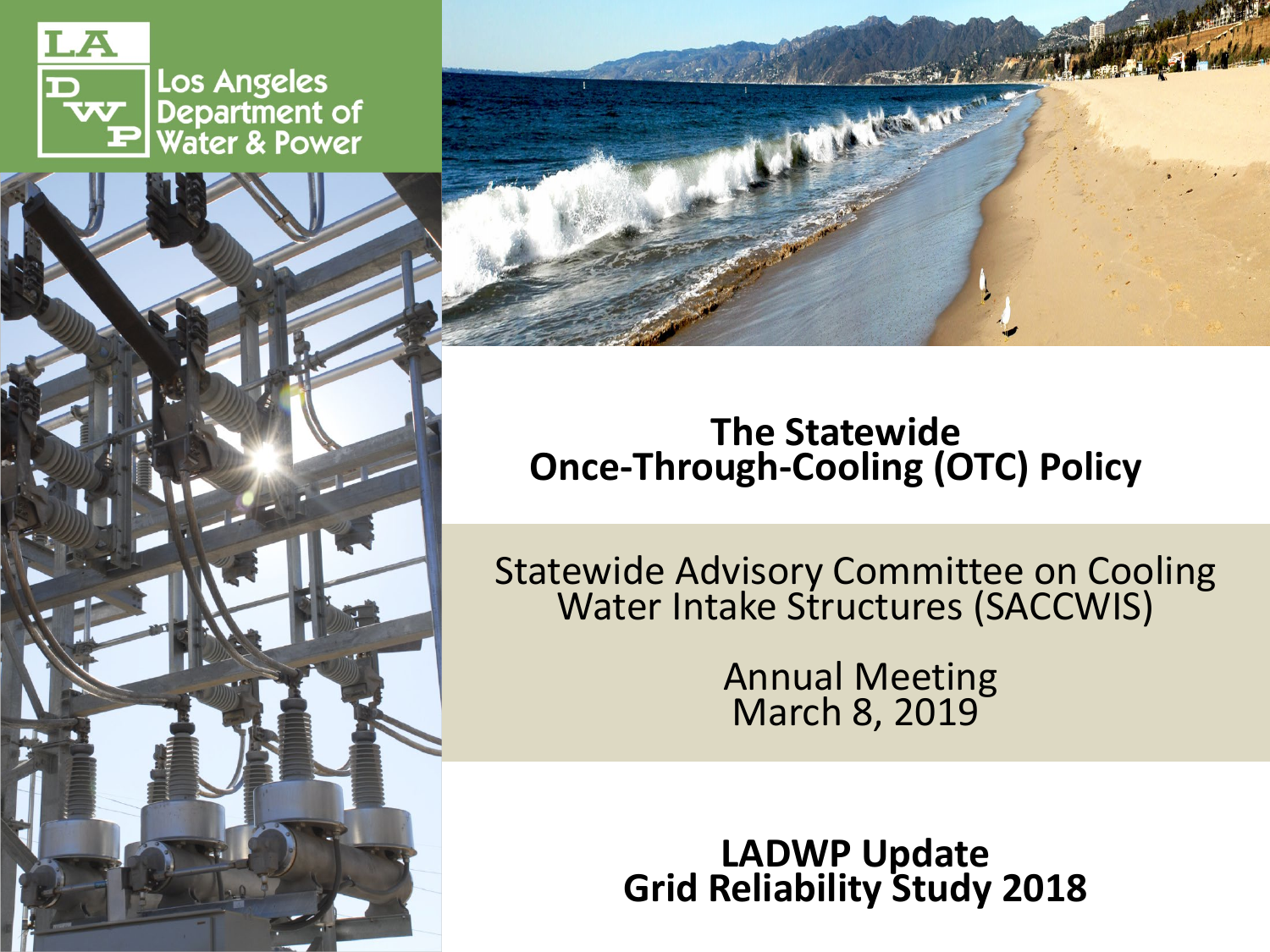

# LADWP Update 2018 Grid Reliability Report Summary

#### $\triangleright$  Los Angeles Basin Generation

- *Every* in-basin unit contributes to the minimum Reliability Must-Run requirement.
- Basin generation is critical in order to meet customer demand particularly in the summer.
- Scattergood Units 1&2 are next units in our schedule.
- Some basin units are dual fuel capable in the event of an emergency.

#### $\triangleright$  Transmission Reinforcements

- **COOLERENE A COOLERENE A COOLERENE A COOL** – Install 230kV Scattergood-Olympic Cable A.
- Install 230kV Scattergood-Olympic Cable A.<br>— Add reactive support in-basin and external to basin.
	- Upgrade equipment: wires, transformers, circuit breakers, etc.

#### $\triangleright$  Resources

- Statewide Advisory Committee on Cooling Water Intake Structures (SACCWIS) – Reserve margin requirement is increasing due to more Variable Energy Resources (VERs)
- RPS targets of 33% by 2020 and 50% by 2025, 55% by 2030, and 65% by 2036.
- $\overline{a}$  $\triangleright$  Every WECC audit since 2008 has determined that the LADWP Power System is reliable.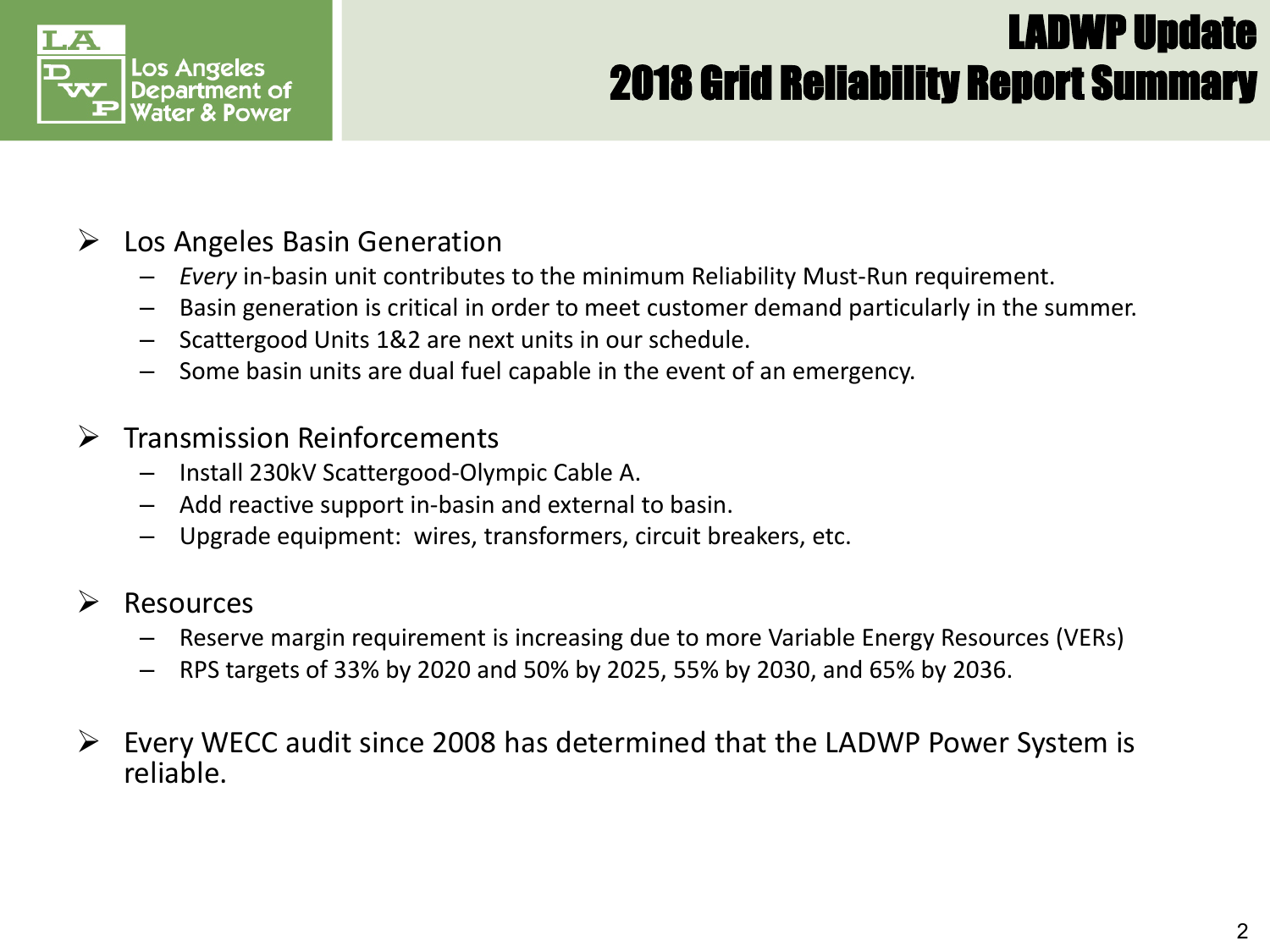

# LADWP Update 2018 Grid Reliability Report Summary

- $\geq$  2018 Long term Transmission Assessment
	- ─ conforms to TPL-001-4. Findings show LADWP's Power System will perform reliably over the next ten years.
- **Once-Through-Cooling (OTC) Policy** Policy Policy Policy Policy Policy Policy Policy Policy Policy Policy Policy Policy Policy Policy Policy Policy Policy Policy Policy Policy Policy Policy Policy Policy Policy Policy Poli 2018 Near Term Seasonal Assessment
	- Identified minimum Reliability Must Run (RMR) generators is unchanged,
- statewide Advisory Committee on Committee on Cooling Water International Cooling Water International Cooling W<br>State Structures (SACCWIS) Structures (SACCWIS) Structures (SACCWIS) Structures (SACCWIS) Structures (SACCWIS<br>T 2018 Long-Term Transmission Assessment
	- $\frac{1}{2}$ April 18, 2016 - Key segments of LADWP's transmission system must be reinforced, to the<br>April 18, 2016 in order to ensure continued reliable operations extent possible, in order to ensure continued reliable operations.
	- ─ Transmission upgrades are in addition to maintaining current RMR generation requirements.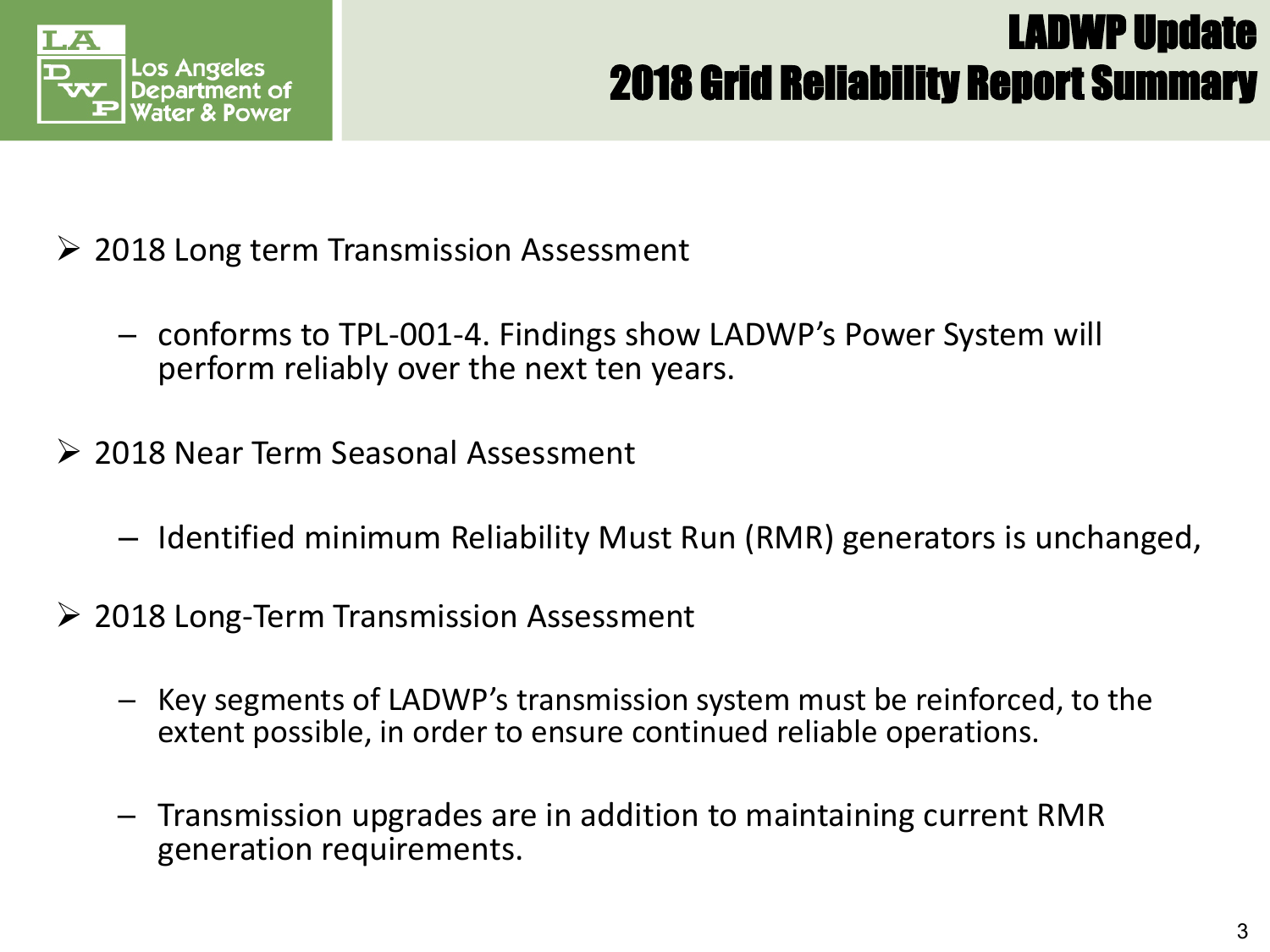

# LADWP Update 2018 Grid Reliability Report Summary

2018 Events and Outages

- **The Statewide** conditions allowed for the work to proceed ─ Lines were out for portions of the winter when system
- $I = It$  should a **Once-Through-Cooling (OTC) Policy** ─ It should also be noted that gas curtailments and unit outages prohibited work at times
- Valley-Rinaldi 230kV Lines 1 and 2 were simultaneously<br>Switched out to replace simult conductors to increase simult switched out to replace circuit conductors to increase circuit ratings
- $\mathsf{a}$  first sten becoming 100% carbon free by 2045. ─ In-Basin capacity upgrade is one of the first steps LADWP has taken to reliably increase the penetration of renewable resources into daily operations and to begin the process of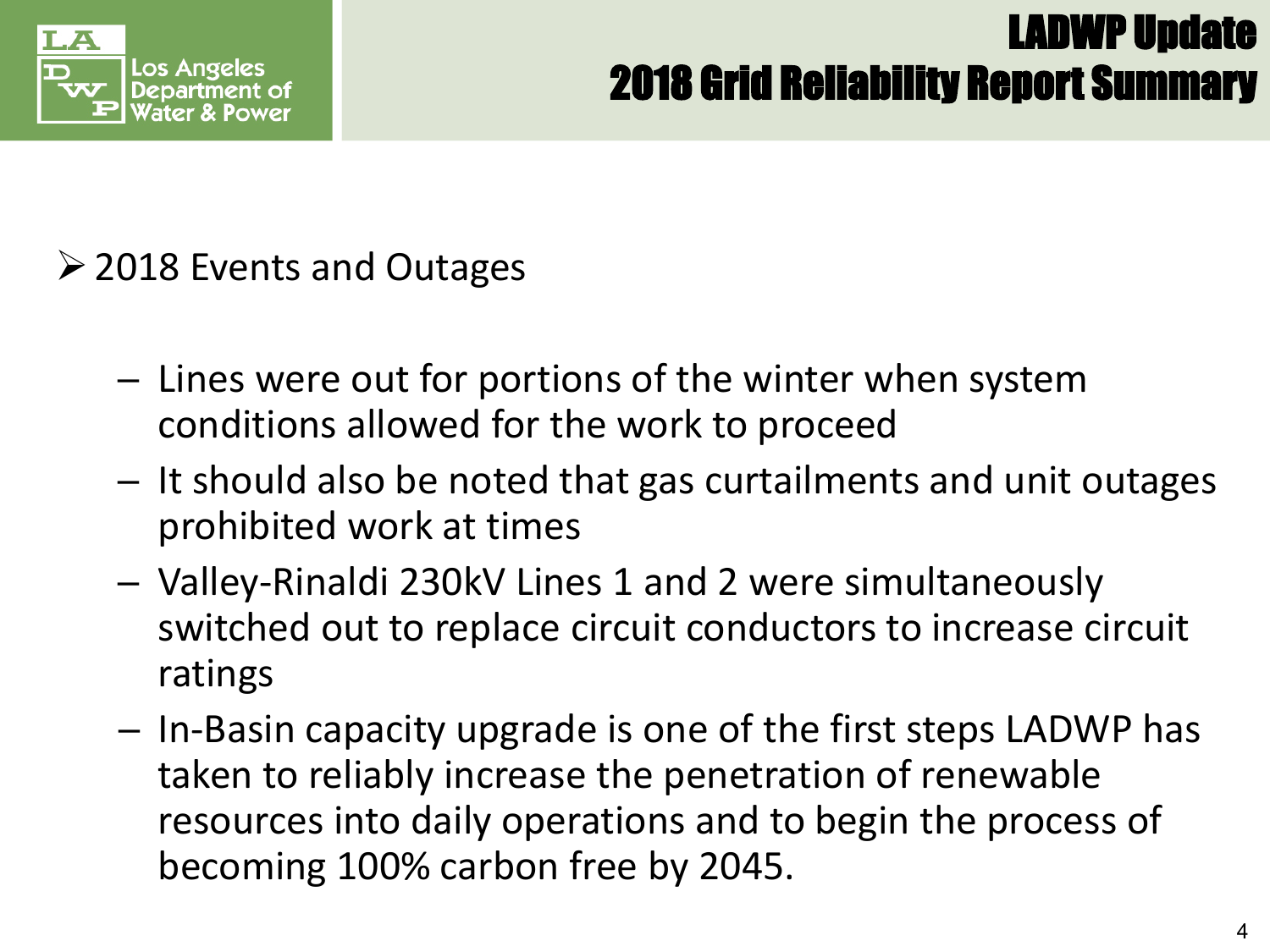

- Insert Picture **Once-Through-Cooling (OTC) Policy**  $\triangleright$  Findings in 2018 Grid Reliability Report mirror those reported in previous reports and continue to underscore that LADWP's OTC compliance schedule, is the most aggressive that is also feasible.
- > Demolition of existing Scattergood Generating Station Unit 3 has been completed.
- Demolition project for Haynes Units 3, 4, 5, and 6 in progress.